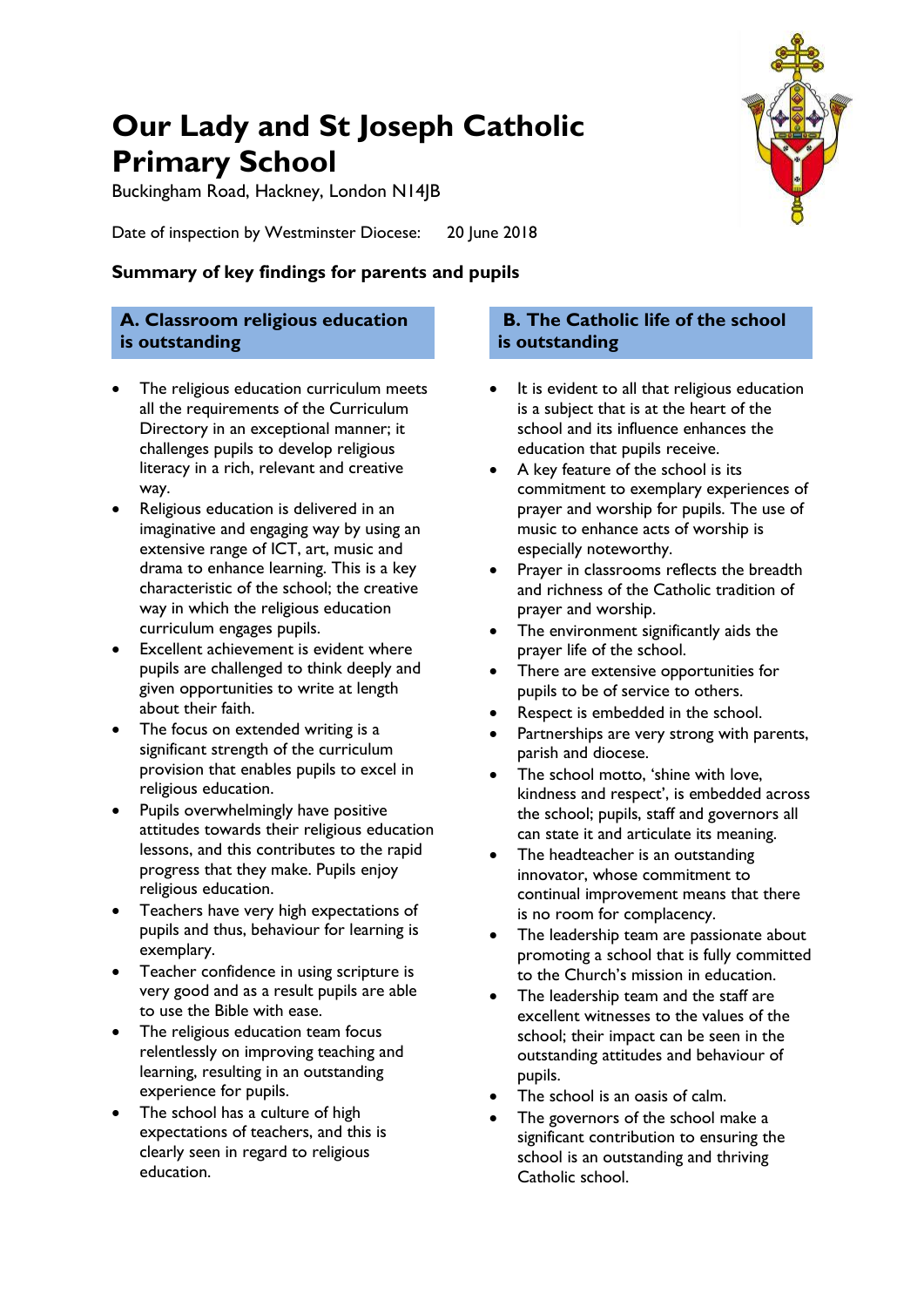### **A. Classroom Religious Education**

### **What has improved since the last inspection?**

In the last inspection there were two issues for action identified: to embed the new religious education (RE) curriculum, and the use of the new style of pupil targets to inform future lesson planning so that all pupils continue to achieve their full potential in religious literacy. Both these issues have been successfully met. Since the last inspection the RE curriculum is now fully embedded. The use of pupil targets is secure; pupils have a keen awareness of the next steps they need to take in their learning through strong teacher feedback in marking.

### **The content of classroom religious education is outstanding**

The religious education curriculum meets all the requirements of the Religious Education Curriculum Directory (RECD) in an exceptional manner; it challenges pupils to develop religious literacy in a rich, relevant and creative way. There is a systematic programme of study which comprehensively covers all the strands and requirements of the RECD. Each topic plan sets out the areas taught from Revelation, Church, Celebration and Life in Christ ensuring progression and depth of provision. RE is delivered in an imaginative and engaging way by using an extensive range of ICT, art, music and drama to enhance learning. This is a key characteristic of the school; the creative way in which the RE curriculum engages pupils. The school has a strong emphasis on the use of direct scripture in RE lessons. The result is that pupils can demonstrate greater refinement in making connections between scripture and their own everyday lives. The use of the 'Word on Wednesday', material that anticipates the following Sunday readings, has had a very good impact on supporting pupils' confidence in engaging with biblical texts. Music greatly enhances RE lessons in stimulating learning experiences for pupils. The very high quality RE displays across the school provide an excellent environment for pupils to develop their own learning. The teaching of other faiths (Judaism Islam and Buddhism), ensures a broad and balanced RE curriculum, which is enhanced by visits to relevant places of worship.

### **Pupil achievement in religious education** is outstanding

Achievement in RE is in line with that for other core subjects demonstrating above average attainment. Excellent achievement is evident where pupils are challenged to think deeply and given opportunities to write at length about their faith. The focus on extended writing is a significant strength of the curriculum provision that enables pupils to excel in RE. The school participates fully in both deanery and diocesan moderation of pupil work, and as a result the schools' internal moderation is highly accurate. Analysis of pupil progress is rigorous; this allows the school to ensure that all pupils are tracked efficiently so that intervention, where needed, is effective. As well as ensuring that less able students are supported to make excellent progress, also groups of more able pupils are given extra input which enables them to reach the highest levels of attainment. Evidence in pupil books demonstrates excellent progress and effective marking moves pupils on in their learning. Pupils overwhelmingly have positive attitudes towards their RE lessons, and this contributes to the rapid progress that they make. Pupils enjoy RE.

### **The quality of teaching is outstanding**

The culture of rigorous monitoring and support ensures that teaching is outstanding over time. Teachers have very high expectations of pupils and thus, behaviour for learning is exemplary. The provision for the range of abilities is outstanding; the teaching assistant support for RE is very strong. There is consistency across the year groups in terms of lesson planning and there are a range of structures for learning enabling all pupils to make rapid progress. Teacher confidence in using scripture is very good and as a result pupils are able to use the Bible with ease. Questioning is a significant strength with most teachers, and, at its best, teachers are able to foster higher order thinking that allows pupils to reflect on the deeper significance of religious belief and practice. As a starter to a lesson on reconciliation, the teacher washed a plate clean. This captured the imagination of pupils and was used to creatively explore the concept of forgiveness. In another lesson on the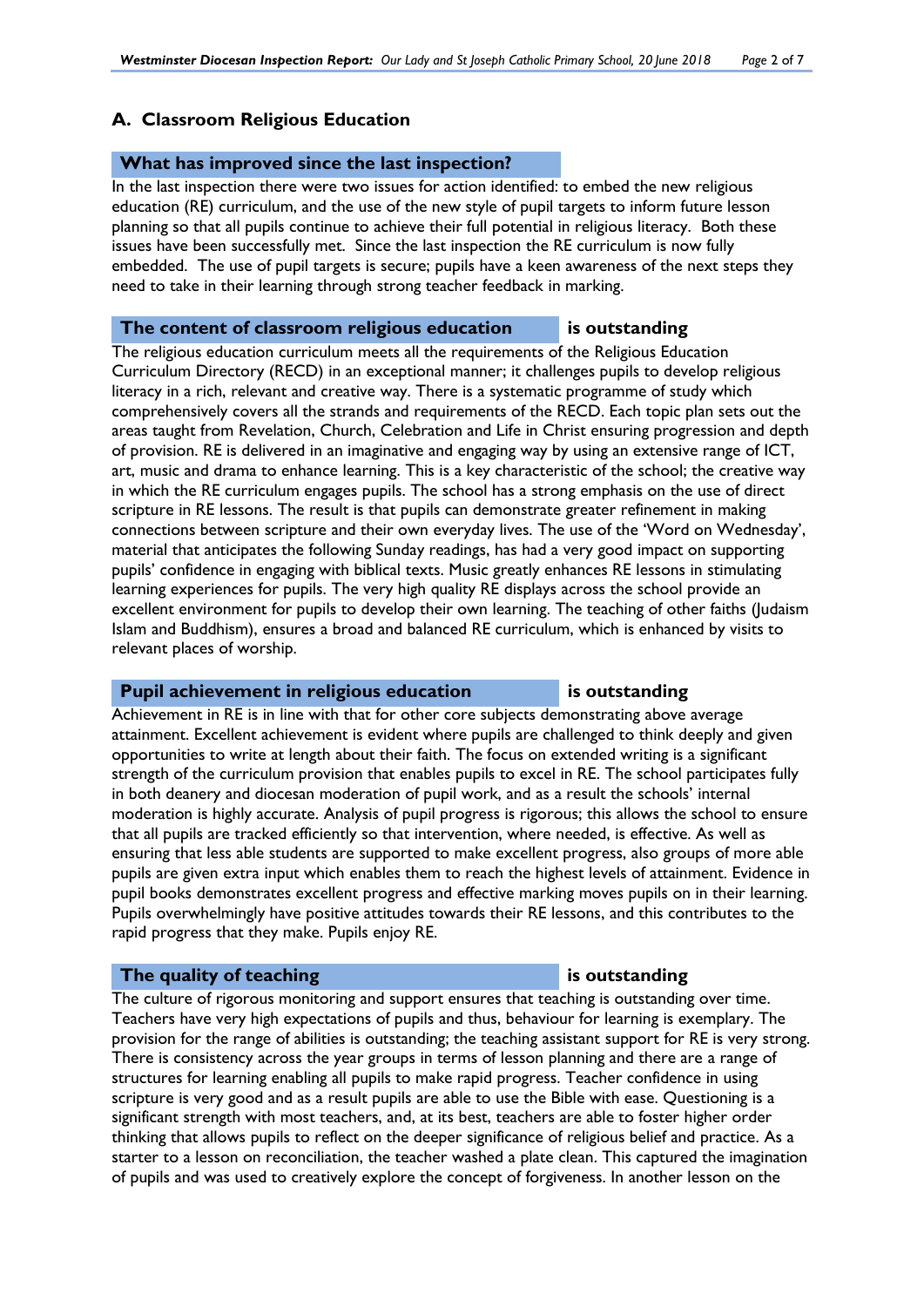same theme pupils demonstrated both verbally and in their written work how the material being examined related to their experience of the world. Teachers use a variety of well-judged teaching strategies to match to the learning needs of pupils.

### **The effectiveness of leadership and management in promoting religious education is outstanding**

The leadership of RE is organised in a distributed model; there is a team approach (five members of staff) to leading and managing RE which is both innovative and highly successful. The interesting approach to the leadership of RE enables a wide range of expertise and experience to contribute to the success of RE. The team, consisting of new and experienced teachers, have a dynamic and creative vision for RE that strives consistently for excellence. The school has a culture of high expectations of teachers, and this is clearly seen in regard to RE. There is excellent provision for continuing staff training and well-judged support is given to help teachers where needed. The team ensures participation in diocesan training and deanery moderation opportunities. The procedures for tracking progress and monitoring the effectiveness of teaching are excellent. The self-assessment document used in preparation for this inspection was thorough and accurate. The RE team focus relentlessly on improving teaching and learning, resulting in an outstanding experience for pupils.

### **What should the school do to develop further in classroom religious education?**

To further improve by using pupil RE peer leaders to support pupils of different abilities.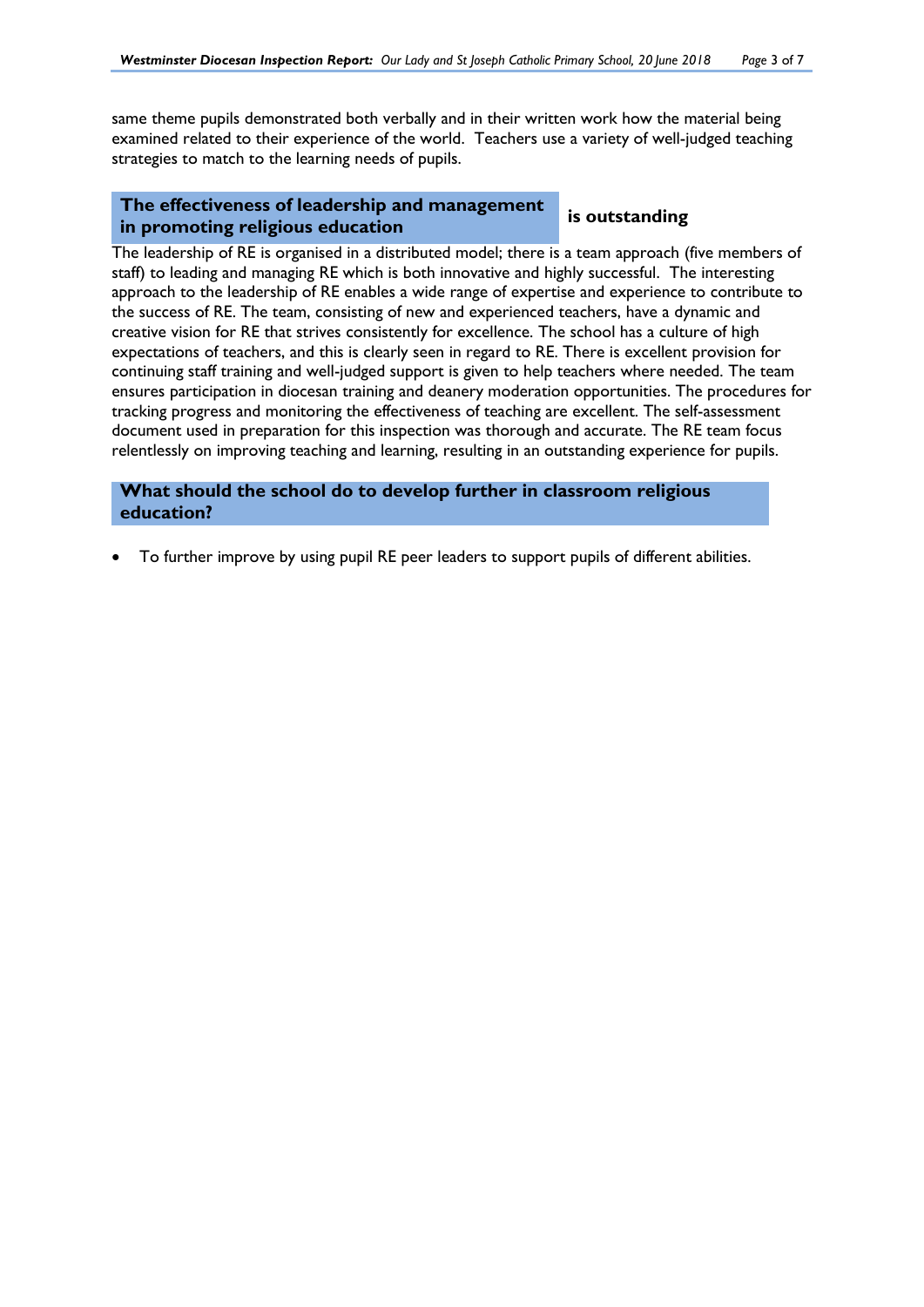### **B. The Catholic life of the school**

### **What has improved since the last inspection?**

In the previous diocesan inspection, the school was given the target to 'provide more opportunities for pupils to plan and present their own acts of worship'. This has been fully met. Pupils of all ages have planned and led a wide range of liturgies and services. The school places great emphasis on the age appropriate nature of worship and have ensured that these acts of worship all feature scripture, music, drama and dance.

# **The place of religious education as the core of the curriculum is outstanding**

The school is authentically fulfilling the Bishops' requirements for classroom religious education; curriculum time is above the 10% required. A key and distinctive feature of this school is in the timetabling; RE lessons are distributed evenly across the week. The leadership team are fully committed to the subject and the governors equally value the high status that RE has. The support that the religious education receives is outstanding in terms of resources and budget. Staff are extremely well supported in their professional development for the teaching of RE, especially in the time given to support those who are newly qualified. The headteacher is relentless in pursuing high standards and strives to impart his vision to not only the RE leadership team but to the entire school. The school is a beacon of outstanding practice in terms of the shared vision that the governing body, the leadership team and staff have for classroom religious education.

# **The experience of Catholic worship – prayer and liturgy – for the whole school community is outstanding**

A key feature of the school is its commitment to exemplary experiences of prayer and worship for pupils. The use of music to enhance acts of worship is especially noteworthy as demonstrated by the assembly and hymn practice that were seen during the inspection. The cycle of the liturgical year is carefully planned and also tries to ensure that it links in with events in the wider world and the anniversary of saints. For example, the Corpus Christi procession provided pupils with an opportunity to experience reverence, and the Easter liturgy used Cafod's resources to challenge pupils. There is a well balanced programme of liturgies that ensure age appropriate prayer and worship but there are not yet sufficient opportunities for pupils to experience Mass as a whole school and also in smaller groups such as in a class. The headteacher's weekly assembly on a Monday focuses on Gospel readings and the events of the week ahead. The system of class assembly is an example of outstanding practice that is worthy of promotion within the diocese. Each class has three assemblies a year, to which parents are invited to attend. After the assembly, all the parents are invited to go down to their child's class. There they meet the teachers and support staff and pupils share their work, including RE with their parents. This experience is highly valued by parents as demonstrated by the very high levels of attendance by parents. Prayer in classrooms reflects the breadth and richness of the Catholic tradition of prayer and worship. As already noted, pupil engagement in the planning and preparation of worship is an integral part of the culture of the school; a remembrance liturgy to mark one year since the Grenfell Tower tragedy was prepared by pupils. There is excellent commitment to evaluating the opportunities offered and clear evidence of action taken to address areas for development. The environment of the school significantly aids the prayer life of the school. The high quality of displays, the wide range of flora around the school and in the prayer garden all contribute to a school in which prayer and worship are central.

# **The contribution to the Common Good – service and social justice – is outstanding**

There are extensive opportunities for pupils to be of service to others. Examples include class buddies to support younger children's safety and learning, the roles of head boys and girls and deputy head boys and girls, school and class councillors, litter monitors and sports ambassadors. As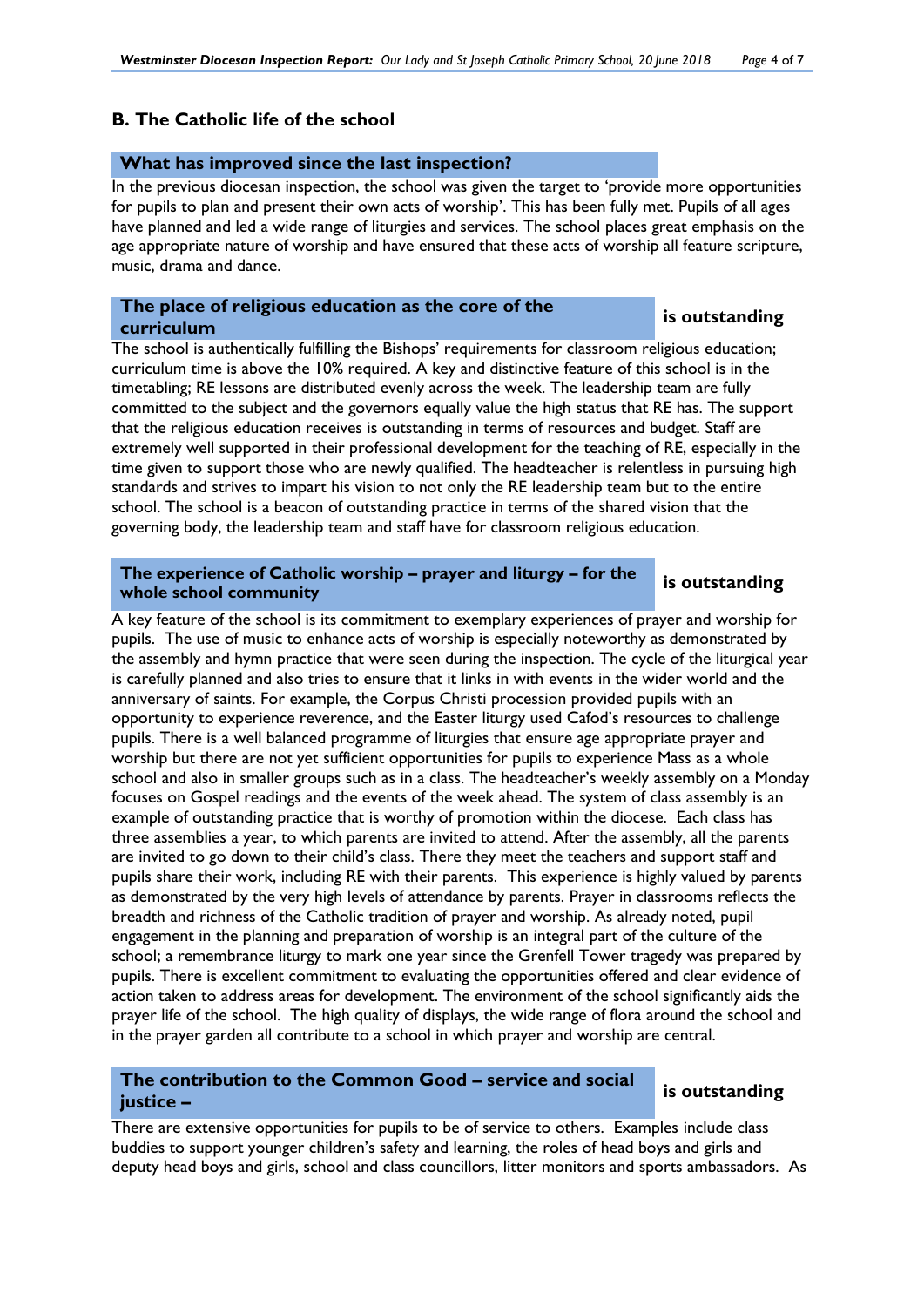well as service within the school, pupils also engage in supporting those in need outside the school, such as giving to the local food bank as well as engaging with the work and mission of Cafod. There are many opportunities for fundraising by pupils, staff and parents. Supporting such organisations allows the community to see the values of the Gospel put into practice. There is a strong emphasis on ensuring that pupils understand what they are doing and why they are doing it, and explaining how their contribution makes a difference. As a result, pupils are very secure about the theological rationale for Catholic schools to engage in corporal works of mercy. The pupils come from a wide variety of backgrounds and their excellent behaviour and the quality of relationships with one another is a huge strength of the school. Respect is embedded in the school. Justice and peace issues are explored in the RE curriculum and the teaching of a unit of work on Inspirational People. Pupils also visit the Royal Courts of Justice and there is a debating society. The school ensures that pupils understand to that call to justice and a sense of service are essential parts of their Catholic identity.

### **The partnership with parents, school and parish, and collaboration as an integral part of the diocese through its relationship with the diocesan Bishop and those acting on his behalf**

**is outstanding**

Partnerships are very strong with parents, parish and diocese. The parents' questionnaire revealed very high levels of support and trust in the school. Parents are regularly kept informed about the religious education curriculum and the 'Wednesday Word' is used very effectively within RE lessons and is a very useful support to families. Parents have high levels of involvement in the life of the school, they are invited to wide range of events, including concerts and liturgies. The school website and electronic communication all support the outstanding relationship the school has with parents. There are strong links with the parishes as many members of staff play active roles in the life of local church as catechists and safeguarding leads. Relationships with the diocese are strong. There are excellent links between staff and diocesan officers. Newly qualified members of staff attend introductory sessions at the diocese. The head is a lead diocesan inspector and serves on the Inspection Committee of the Education Commission. The school has a clear understanding that as a diocesan school they not only actively participate in the services provided by the diocese but that the school also puts itself at the service of the diocese.

### **The effectiveness of the leadership and management in promoting the Catholic life of the school is outstanding**

The school's leadership team is fully committed to the Church's mission in a dynamic and consistent way. The school motto, 'shine with love, kindness and respect', is embedded across the school; pupils, staff and governors all can state it and articulate its meaning. The headteacher is an outstanding innovator, whose commitment to continuous improvement means that there is no room for complacency. He has high ambitions for the school and instils in staff and pupils the desire to strive for excellence. There is a culture of rigorous and honest analysis of all aspects of the Catholic life of the school. The self-evaluation form is a very accurate assessment of the strengths and areas for development; inspectors concurred with all the judgements the school made about itself. The leadership team are passionate about promoting a school that is fully committed to the Church's mission in education. All staff are excellent witnesses to the values of the school; their impact can be seen in the outstanding attitudes and behaviour of pupils. The school is an oasis of calm. Staff induction is thorough and involves school and diocesan support. The governors are regular visitors to the school and as a result are well informed and able to challenge the school to improve. The governing body is very experienced and this is shown in their commitment to ongoing training. They make a significant contribution to ensuring the school is an outstanding and thriving Catholic school.

### **What should the school do to develop further the Catholic life of the school?**

To further develop by exploring more opportunities for pupils to experience Mass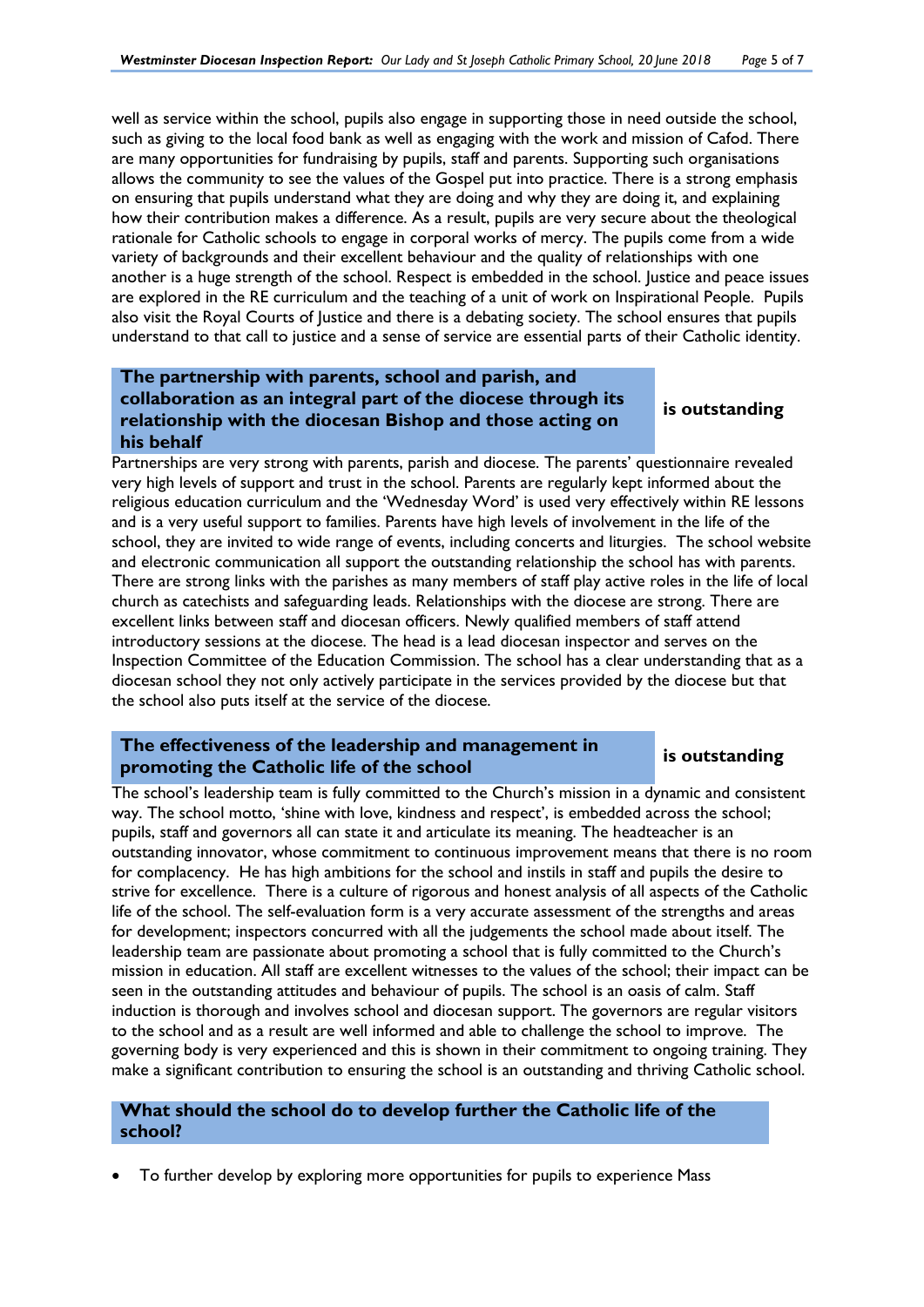# **Information about this school**

- The school is a one form entry Catholic primary school in the locality of Dalston, Hackney.
- The school serves the parish of Our Lady and St Joseph, Kingsland.
- x The proportion of pupils who are baptised Catholic is 99*%.*
- The proportion of pupils who are from other Christian denominations is 1% and from other faiths is 0*%*.
- x The percentage of Catholic teachers in the school is 83*%*.
- The number of teachers with a Catholic qualification is four.
- There are 24% of pupils in the school with special educational needs or disabilities of whom three have statements of Special Educational Needs and Disabilities (SEND)/ Education Health and Care Plans (EHCP).
- The proportion of pupils from minority ethnic groups is well above average.
- The number of pupils speaking English as an Additional Language is well above average.
- There is a well above average rate of families claiming free school meals.
- 63 pupils receive the Pupil Premium (28%).

| <b>Department for Education Number</b>  | 204 / 3371                  |
|-----------------------------------------|-----------------------------|
| <b>Unique Reference Number</b>          | 100264                      |
| <b>Local Authority</b>                  | Hackney                     |
|                                         |                             |
| <b>Type of school</b>                   | Primary                     |
| <b>School category</b>                  | <b>Voluntary Aided</b>      |
| Age range of pupils                     | $3 - 11$                    |
| <b>Gender of pupils</b>                 | Mixed                       |
| <b>Number of pupils on roll</b>         | 228                         |
| The appropriate authority               | The governing body          |
| <b>Chair</b>                            | Mr Derek Vitali             |
| <b>Headteacher</b>                      | Mr Sean Flood               |
| <b>Telephone number</b>                 | 0207 254 7353               |
| Website                                 | www.olsjschool.net          |
| <b>Email address</b>                    | office@solsj.hackney.sch.uk |
| Date of previous inspection             | 7 March 2013                |
| <b>Grades from previous inspection:</b> |                             |
| <b>Classroom religious education</b>    | Outstanding                 |
| The Catholic life of the school         | Outstanding                 |